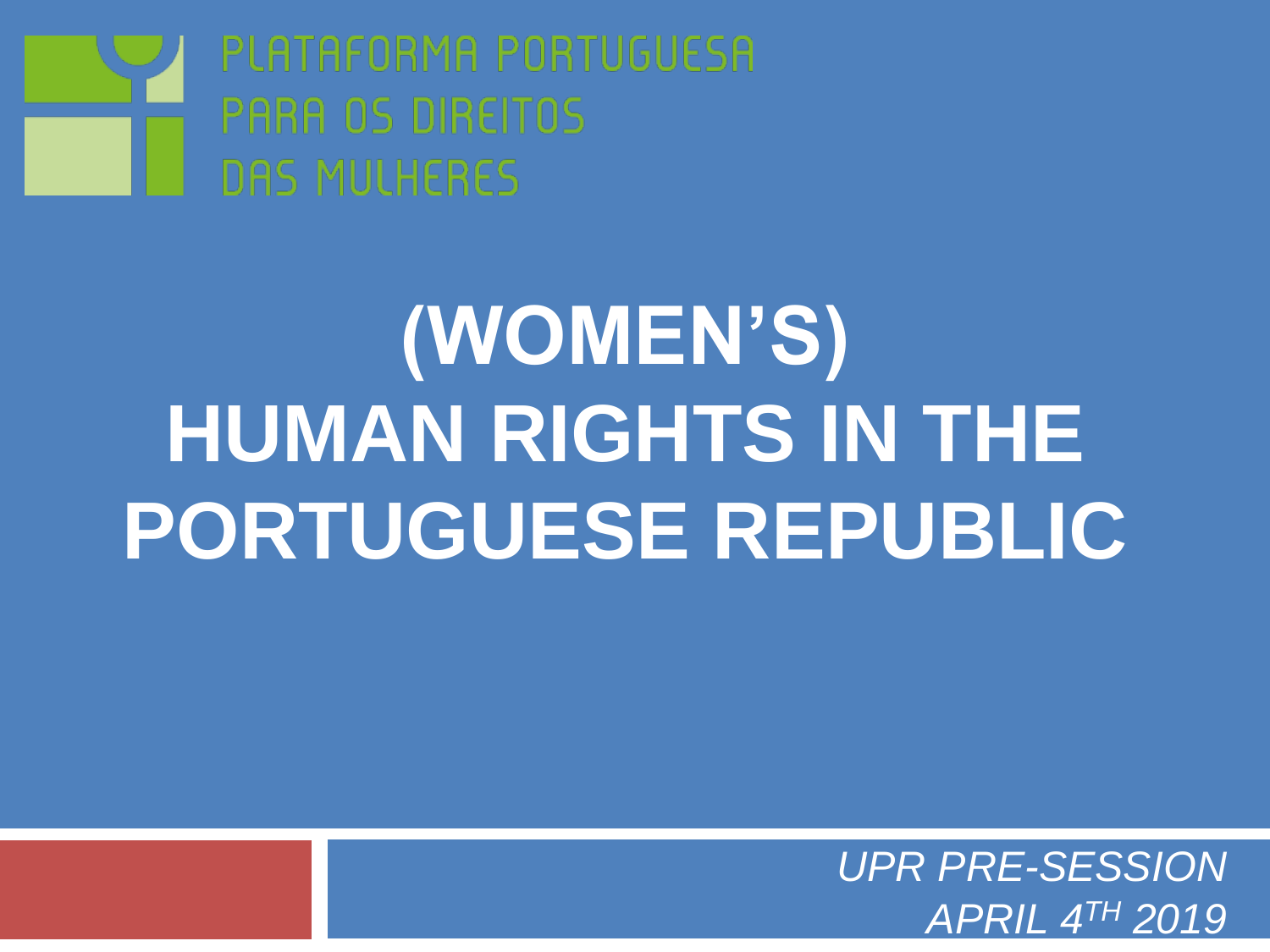### Situation in Portugal **Violence against women**

### □ DOMESTIC VIOLENCE

- ➢ **Previous recommendations:** Combatting domestic violence was the topic of numerous recommendations to Portugal in previous years (2009 and 2014).
- ➢ **New developments:** Public awareness of domestic violence brought on by failures of the system of prevention, protection of the victims and women's access to justice reflecting a lack of gender analysis and misogynistic judicial decisions.
- ➢ **New needs**: A gender perspective that recognizes domestic violence as male violence against women and which allows for proper funding for women's NGOs supporting victims of domestic violence.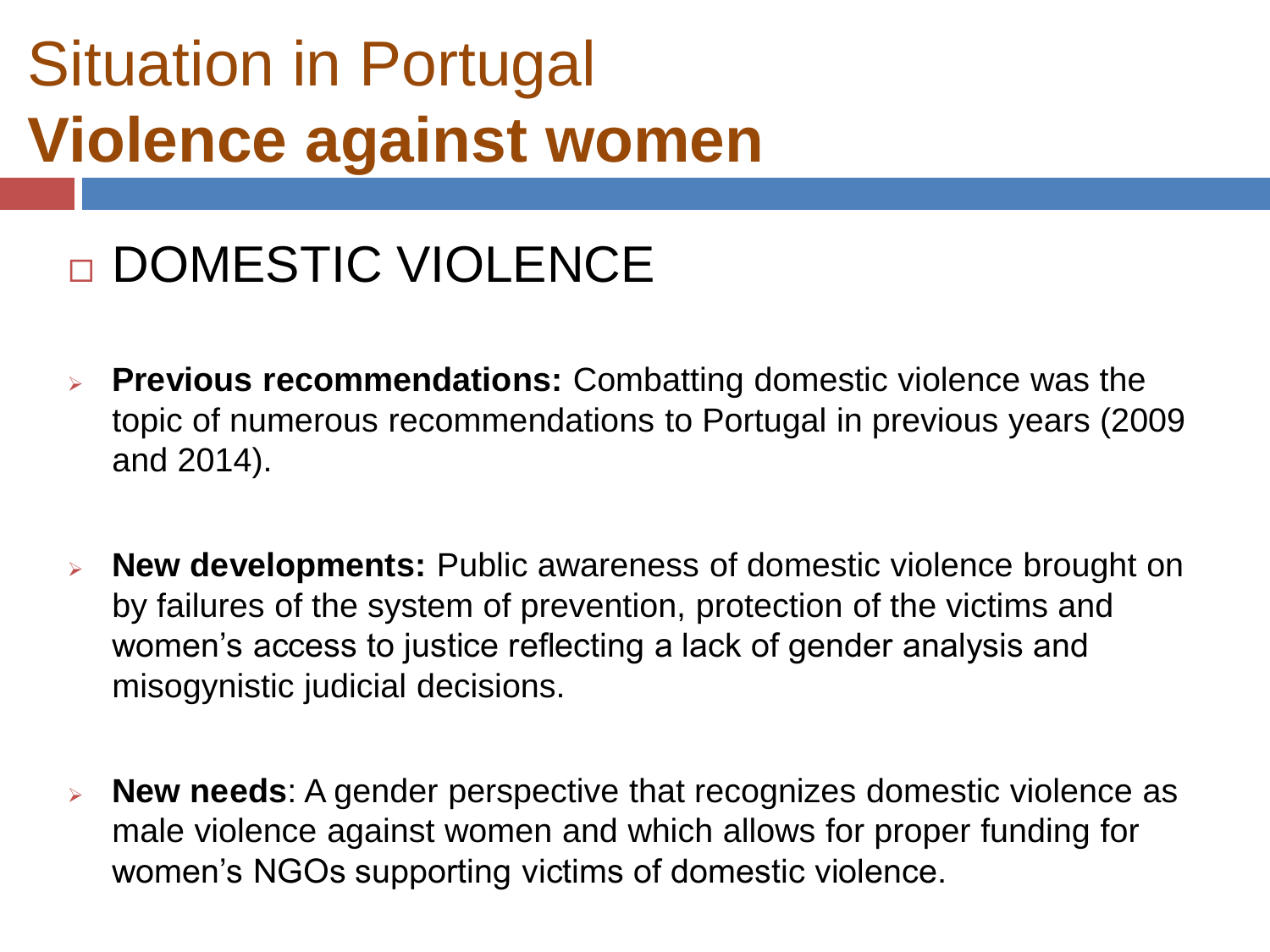**Stop considering domestic violence as a gender-neutral crime and frame the laws, policies and system practices keeping in mind that this is male violence against women and girls and ensure funding in State budget for fighting male violence against women and girls.**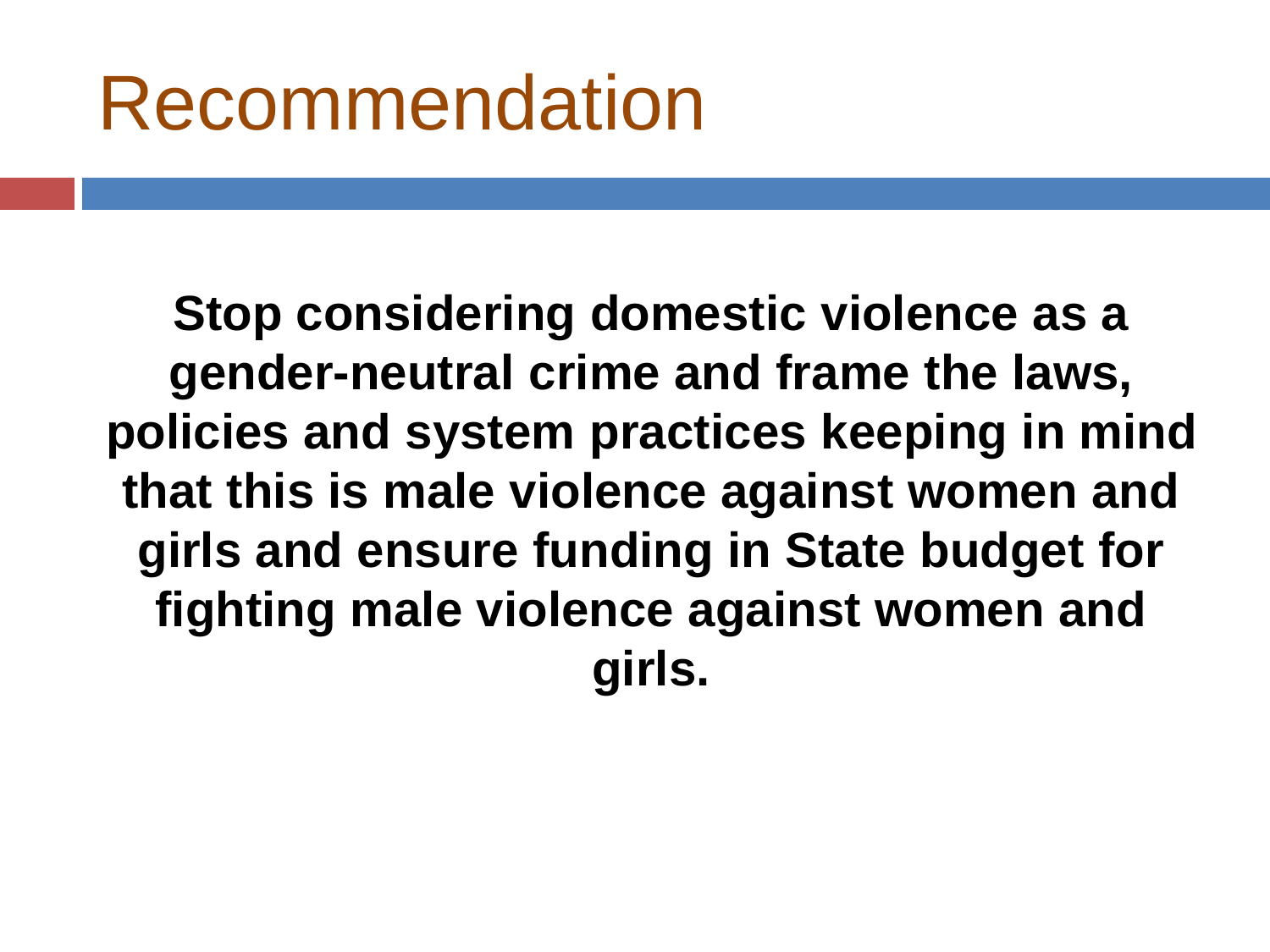### Situation in Portugal **Violence against women**

#### **D TRAFFICKING FOR SEXUAL EXPLOITATION**

➢ **Implementation:** Several countries recommended Portugal to improve the identification of victims, legislation, protection systems and prosecution of perpetrators of human trafficking (2009 and 2014).

#### ➢ **New developments:**

- ➢ Failures in the identification of victims, reflected in the absence of reliable official figures;
- ➢ Some member organizations of the national Network of Support and Protection to Trafficking Victims advocate for "sex work*"* and legalizing pimping, in contradiction with human rights treaties ratified by Portugal.
- ➢ **New needs**: Proper identification of victims of trafficking for sexual exploitation and clear membership requirements for organizations working against trafficking in human beings for sexual exploitation.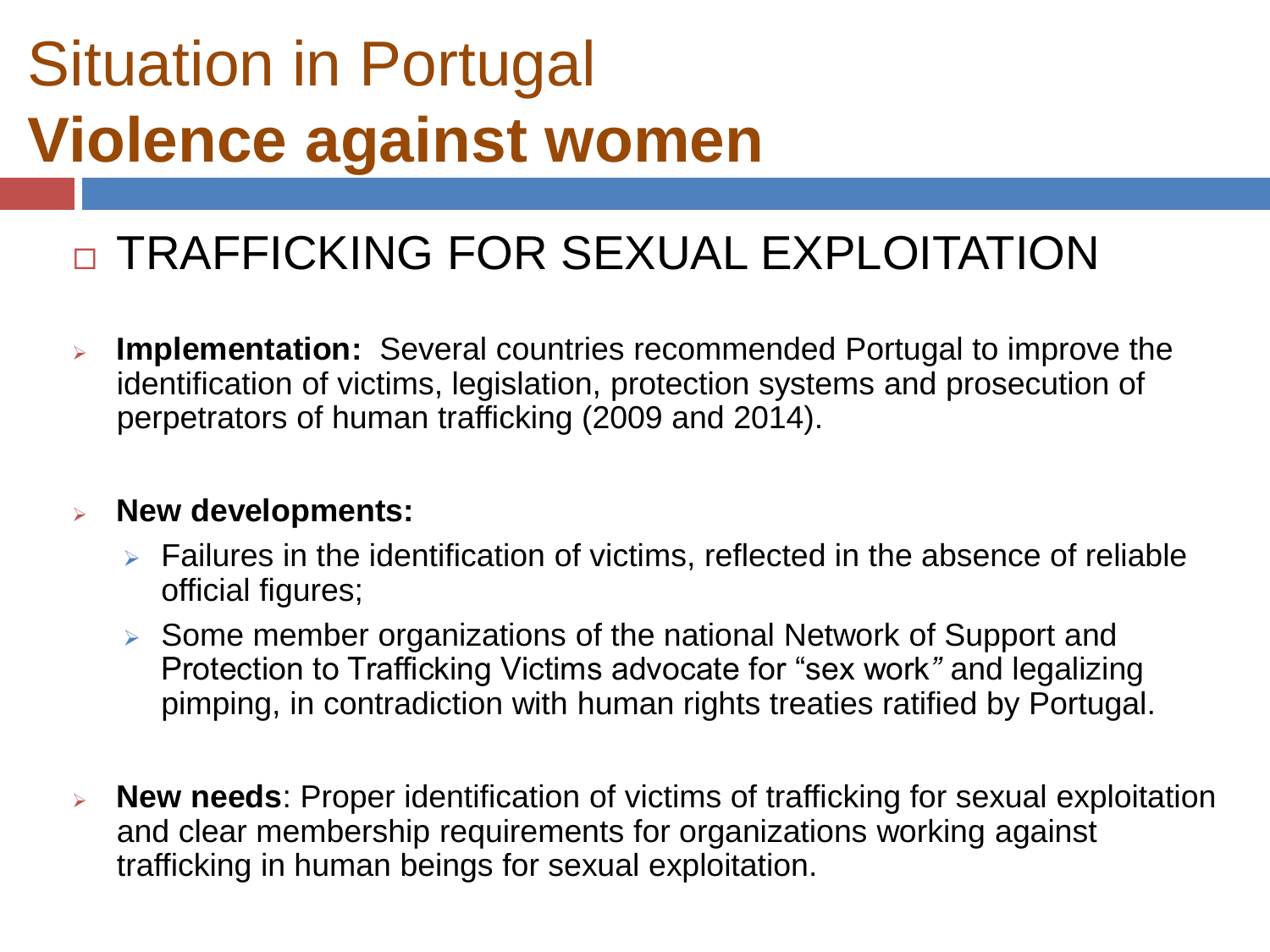➢ **To consider sex trafficking and exploitation in prostitution as a form of male violence against women and girls and frame the laws, policies and system practices as such, including defining clear membership requirements for the Network of Support and Protection To Trafficking Victims in line with international human rights treaties.**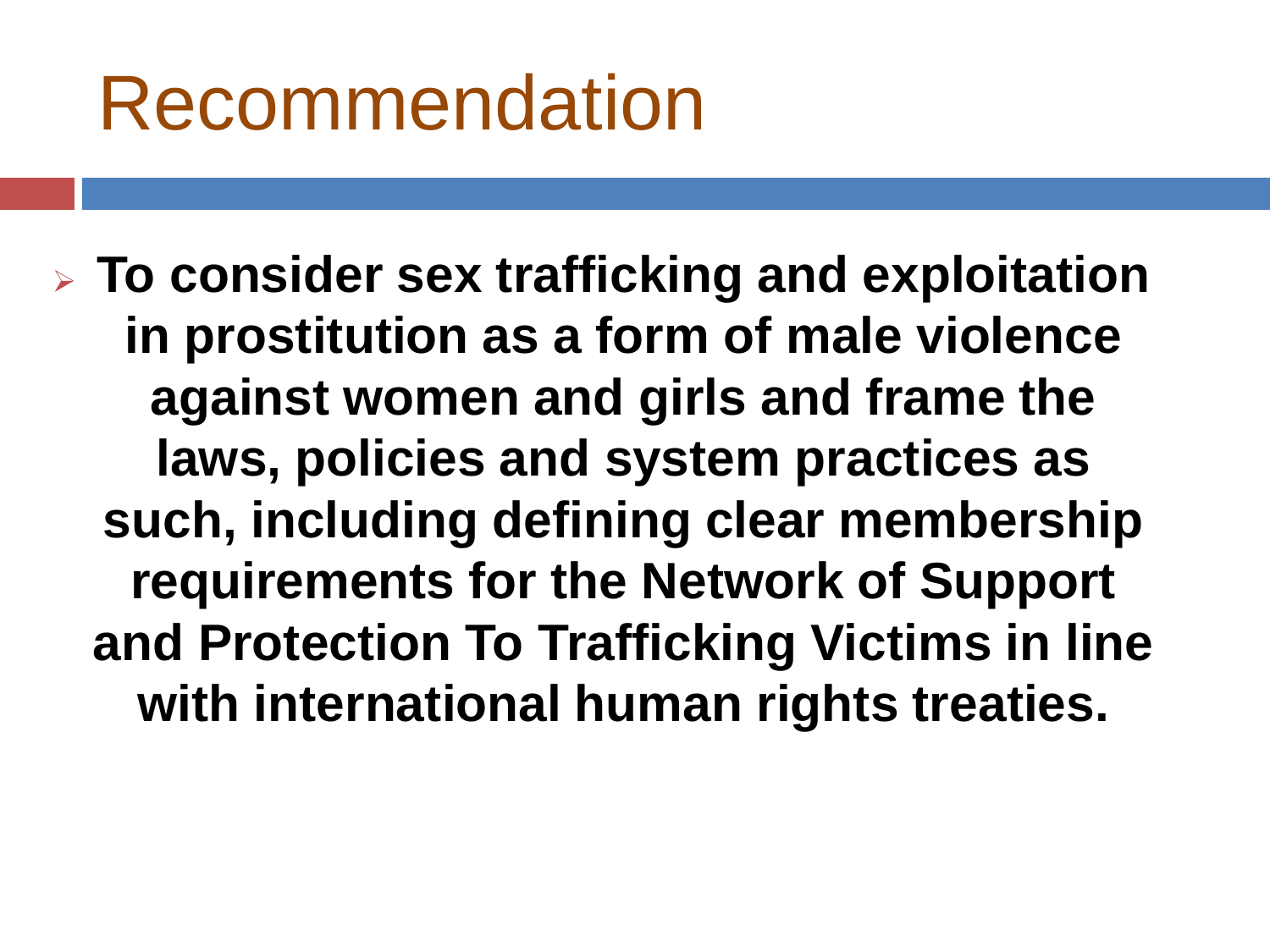### Situation in Portugal **Women's participation in political and economic life**

### □ EQUITABLE AND DIGNIFIED WORKING CONDITIONS

➢ **Previous recommendations:** Some countries urged Portugal to combat the gender pay gap and workplace discrimination against women (2014).

#### ➢ **New developments:**

- $\triangleright$  Increasing pay gap in recent years: 8.5% in 2007 to 17.5% in 2017;
- ➢ Women are overburdened with unpaid care work and remain the majority of the working poor;
- $>$  31% pension gap.
- ➢ **New needs**: Promotion of work-life balance and equal pay.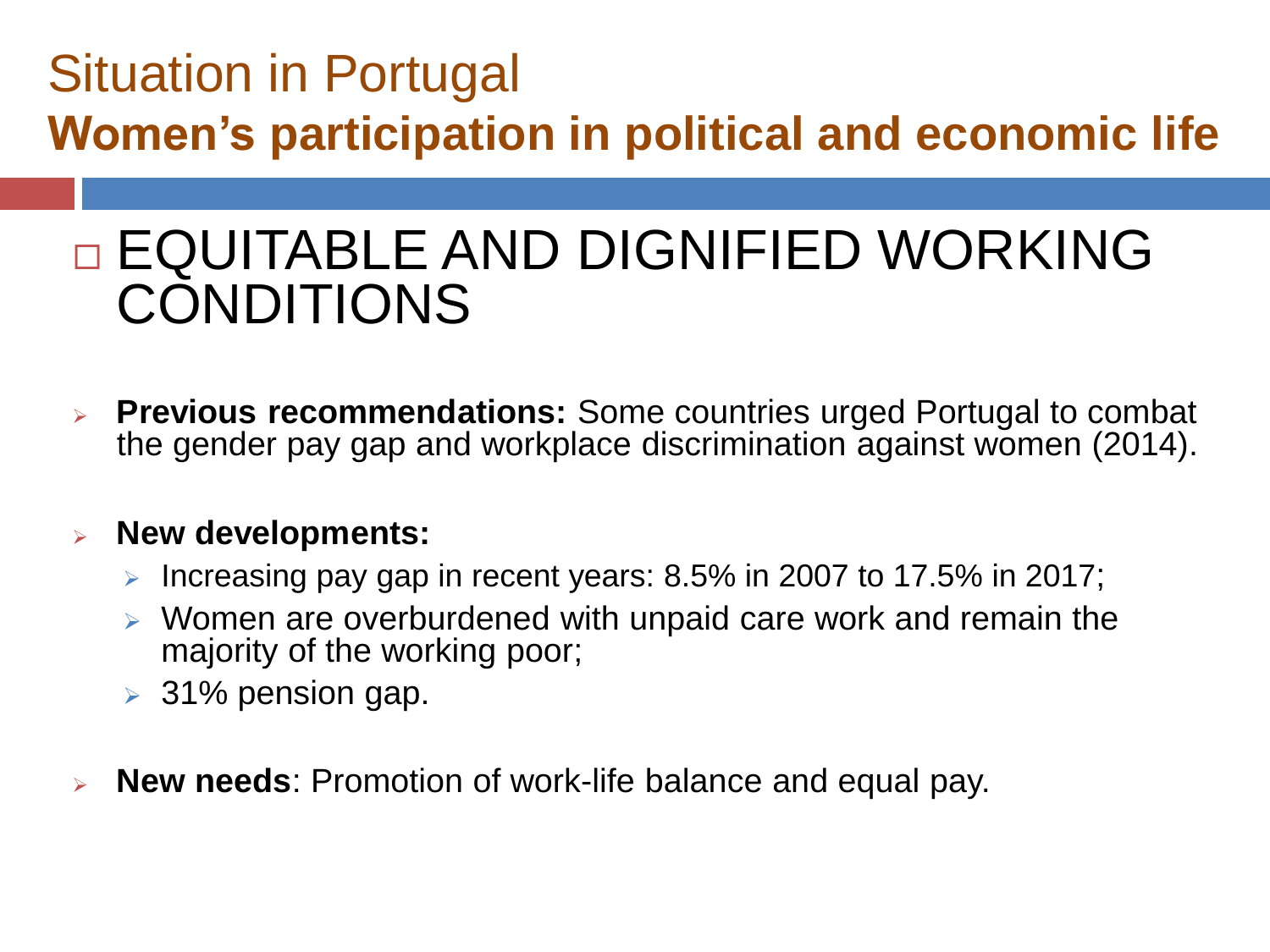**The recently adopted law of equal pay for equal work and work of equal value (60/2018 of 21st of August) should be expanded beyond the largest companies, considering that the vast majority of companies in Portugal are micro, small and medium-sized (where most women are working), and include mandatory procedures for work-life balance.**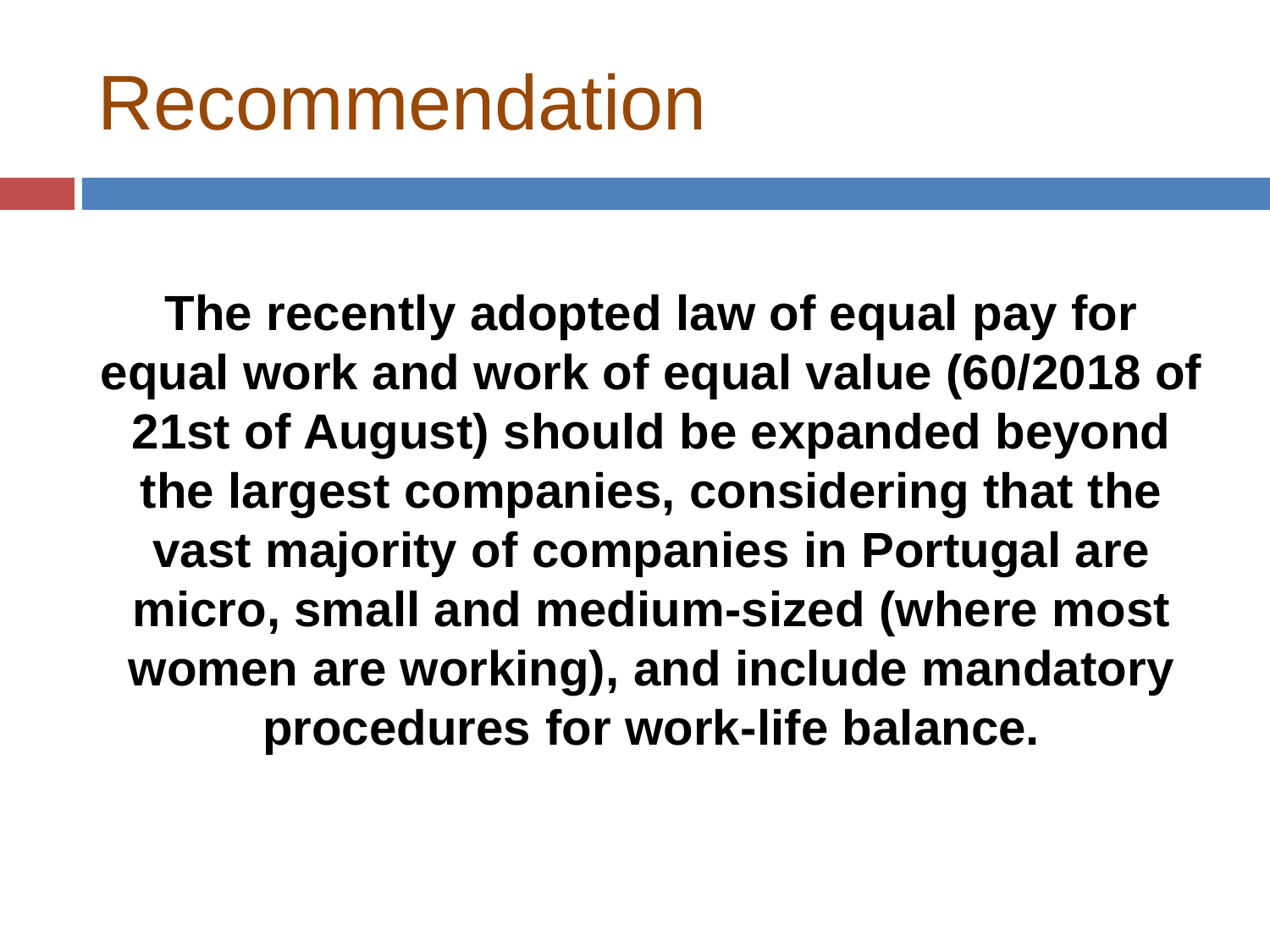#### Situation in Portugal **Women's participation in political and economic life**

### **D PARITY IN DECISION-MAKING**

**Implementation :** Some countries issued recommendations to promote gender equality in decision-making (2009 and 2014).

#### ➢ **New developments:**

- ➢ Underrepresentation of women in European, national and local politics;
- ➢ New amendments to the so-called Parity Law still fall short of the Final Observations of the CEDAW Committee and do not apply to the autonomous regions of Azores and Madeira;
- ➢ Growing backlash against temporary special measures to promote parity.
- ➢ **New needs**: Real parity (50/50) in lists' composition and outcomes after the elections.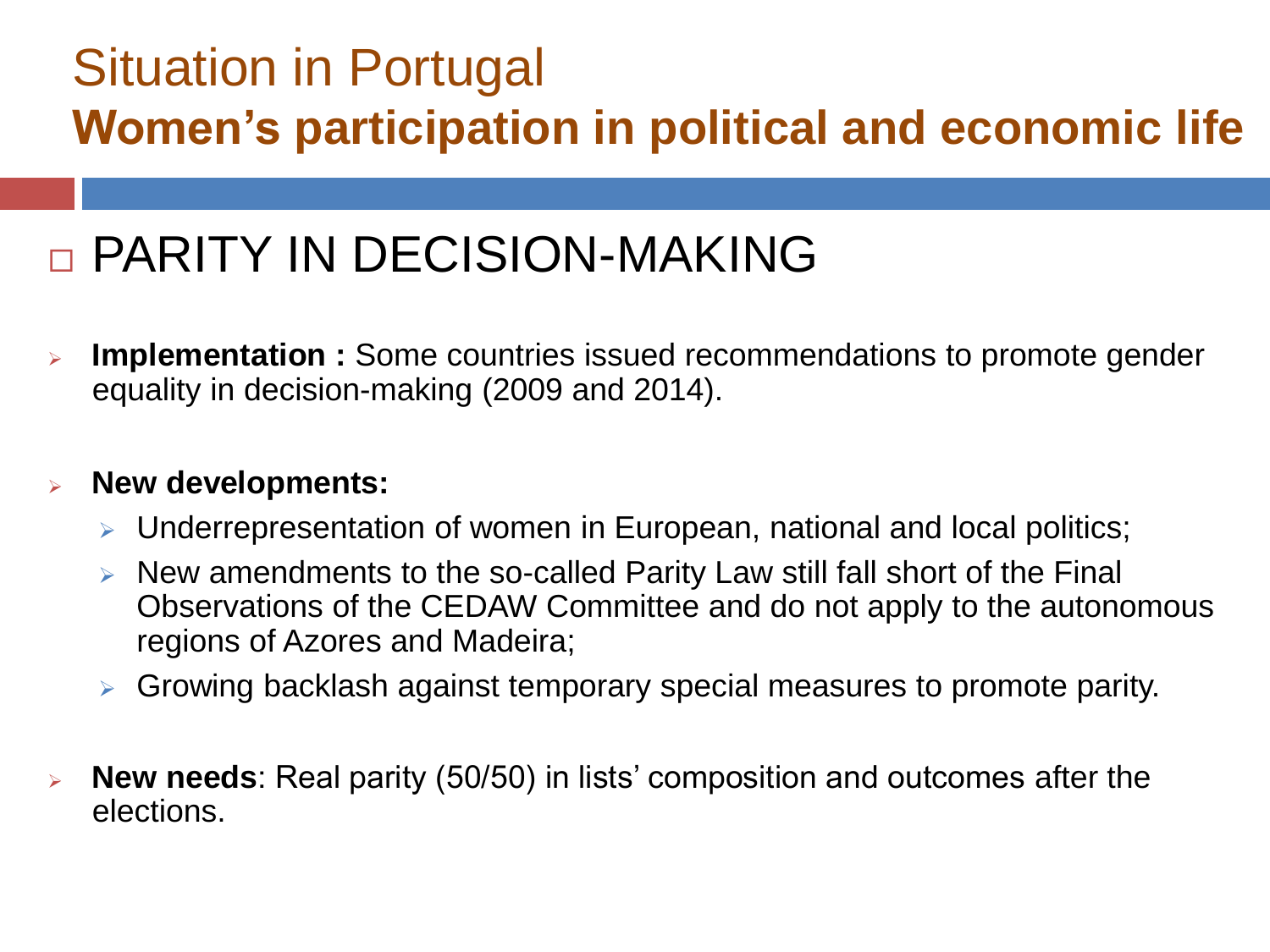#### **A real parity law (50/50) which should apply equally to lists, outcomes and all national territory.**